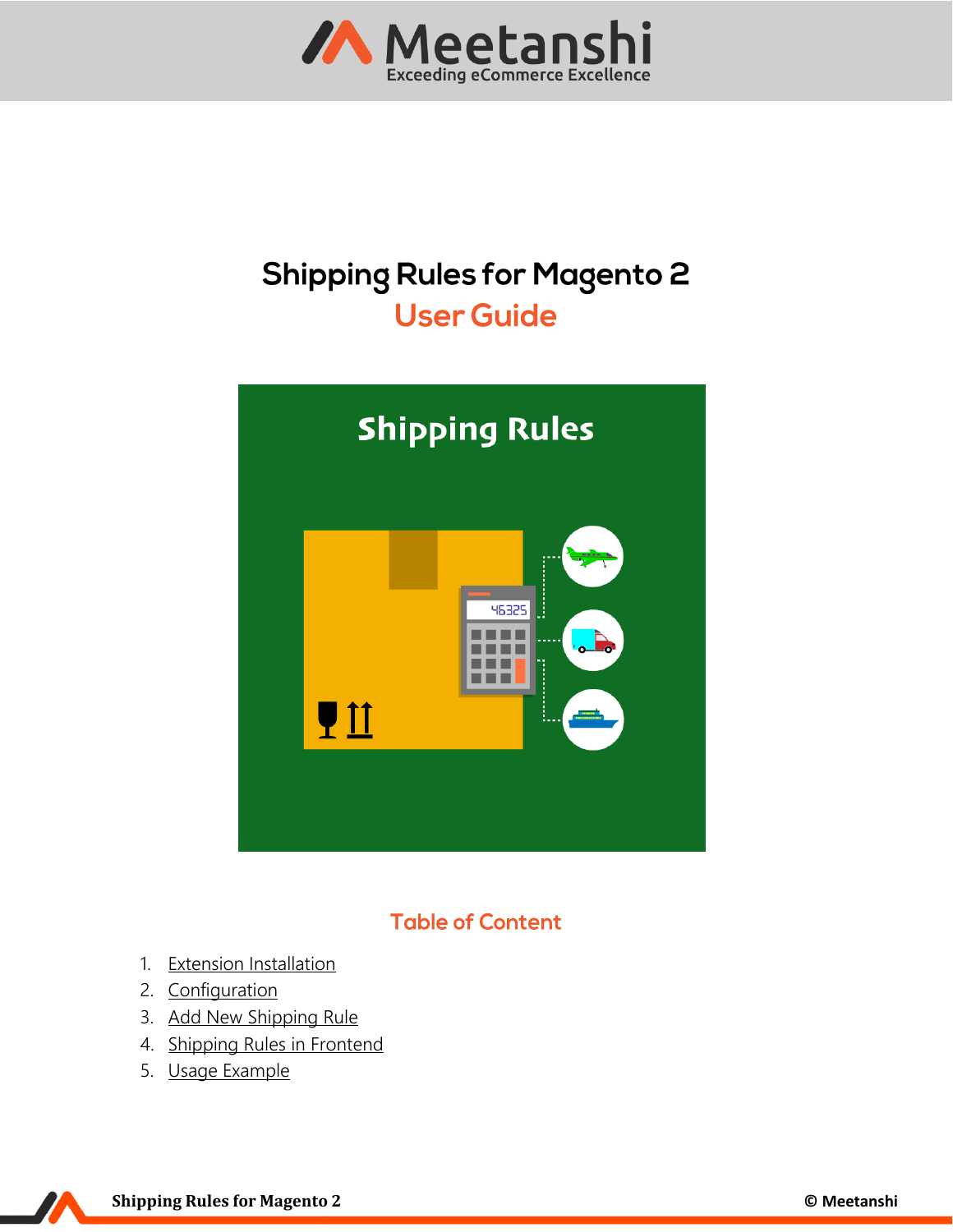

#### <span id="page-1-0"></span>**1. Extension Installation**

- Create a folder structure in Magento root as app/code/Meetanshi/ShippingRules
- Download and extract the zip folder and upload our extension files to the app/code/Meetanshi/ShippingRules via FTP.
- Login to your SSH and run below commands step by step:
	- o php bin/magento setup:upgrade
	- o For Magento version 2.0.x to 2.1.x php bin/magento setup:static-content:deploy
	- $\circ$  For Magento version 2.2.x & above php bin/magento setup: static-content: deploy -f
	- o php bin/magento cache:flush

#### <span id="page-1-1"></span>**2. Configuration**

For configuring the extension, login to Magento 2, move to **Sales** → **Shipping Rules** from where you can add new shipping rules. Already created and saved rules enlisted here.

|                                 | <b>Shipping Rules</b>               |                                                                     |                                   |                                           | Already created and saved<br>shipping rules enlisted here |                                           |                                                       |                                                |                 | Shipping-Rules v         |
|---------------------------------|-------------------------------------|---------------------------------------------------------------------|-----------------------------------|-------------------------------------------|-----------------------------------------------------------|-------------------------------------------|-------------------------------------------------------|------------------------------------------------|-----------------|--------------------------|
|                                 |                                     |                                                                     |                                   |                                           |                                                           |                                           |                                                       | Click to add new<br>shipping rule              |                 | <b>Add Rule</b>          |
| Search<br>Actions               | <b>Reset Filter</b><br>$\mathbf{v}$ | 2 records found                                                     |                                   |                                           |                                                           |                                           | 20                                                    | $\mathbf{v}$<br>per page                       |                 | $\rightarrow$<br>of 1    |
| ाच                              | ID                                  | <b>Rule Name</b>                                                    | <b>Shipping</b><br><b>Methods</b> | Rate<br><b>Calculation</b><br><b>Type</b> | <b>Shipping Rate</b><br>per the Order                     | <b>Fixed Shipping Rate</b><br>per Product | <b>Percentage Shipping</b><br><b>Rate per Product</b> | <b>Handling Shipping Rate</b><br>in Percentage | <b>Priority</b> | <b>Status</b>            |
| Any<br>$\overline{\phantom{a}}$ |                                     |                                                                     |                                   | $\mathbf{v}$                              |                                                           |                                           |                                                       |                                                |                 | $\overline{\phantom{a}}$ |
|                                 |                                     | Flat Rate Surcharge for US with 5 or More<br>Quantities in Weekends | Any                               | Surcharge                                 | 10.00                                                     | 5.00                                      | 5                                                     | 5                                              | $\mathbf 0$     | <b>Active</b>            |

#### <span id="page-1-2"></span>**3. Add New Shipping Rule**

- **Rule Name:** Enter rule name to recognize easily.
- **Rule Status:** Activate the shipping rule.
- **Shipping Carriers and Methods:** Select shipping carriers to recalculate the shipping rates using this extension and select the shipping methods of the selected shipping carrier to recalculate shipping rates of all or specific methods.
- **Stores:** Select stores to which the shipping rules to be applied. If none of the stores is selected, the rules will be applied to all the stores.
- **Customer Groups:** Select customer groups to which the shipping rules should be applied. If none of the customer groups is selected, the rules will be applied to all the customer groups.
- **For Admin:** Select YES to enable the created rule only in the admin panel for the backend orders.
- **Priority:** Set priority for the rule. 0 is the highest priority. It helps to decide which rule to apply when multiple rules are eligible to apply on the same order.

**Note:** Please note that when multiple rules replace a shipping rate for the same product, only the rate from the last applied rule will be displayed.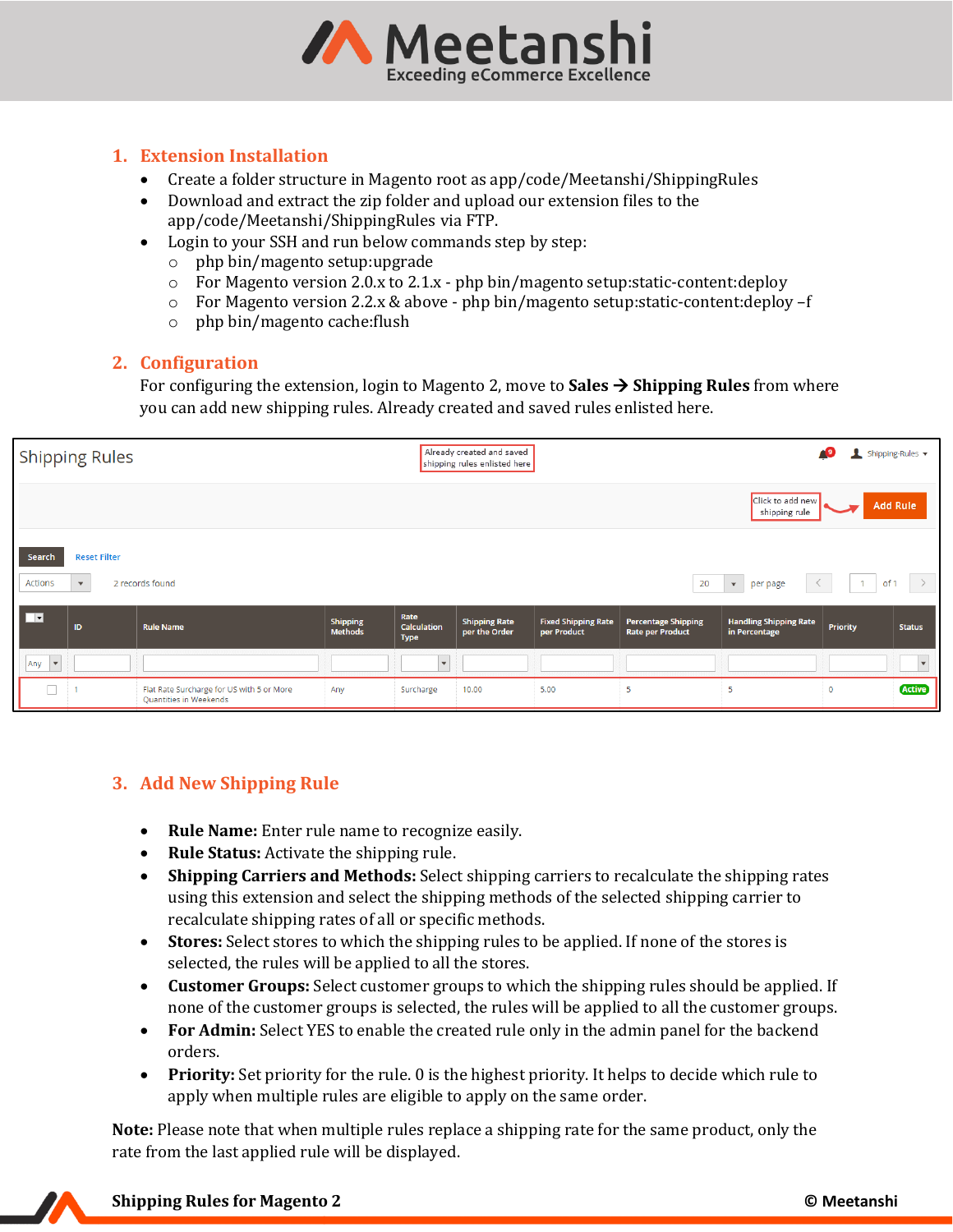

| Add new Shipping Rule              |                                         |                                                                                                                                                                   | Shipping-Rules v                                        |
|------------------------------------|-----------------------------------------|-------------------------------------------------------------------------------------------------------------------------------------------------------------------|---------------------------------------------------------|
|                                    |                                         | $\leftarrow$ Back                                                                                                                                                 | <b>Save and Continue Edit</b><br>Reset<br>Save          |
| <b>RULES CONFIGURATION</b>         | General                                 |                                                                                                                                                                   |                                                         |
| General /                          | Rule Name *                             | Replace Flat Rate for Australia with lesser than 3 quantities in Weekends                                                                                         | Enter rule name to<br>recognize easily                  |
| Shipping Rates /                   | <b>Rule Status</b>                      | Activate the rule from here<br>Active                                                                                                                             |                                                         |
| <b>Products Conditions</b>         | <b>Shipping Carriers and</b><br>Methods | Select shipping<br><b>Flat Rate</b><br>nethods and carriers                                                                                                       |                                                         |
| <b>Shipping Address Conditions</b> |                                         | Fixed<br>to apply rule on<br><b>Best Way</b>                                                                                                                      |                                                         |
| Days & Time                        |                                         | <b>Table Rate</b><br><b>Free Shipping</b>                                                                                                                         |                                                         |
|                                    |                                         | Free<br><b>United Parcel Service</b><br>Next Day Air Early AM<br>Next Day Air Early AM Letter<br>Next Day Air                                                     |                                                         |
|                                    | <b>Stores</b>                           | Select stores to apply<br><b>Main Website</b><br>rule on<br><b>Main Website Store</b><br>Default Store View<br>Leave empty or select all to apply the rule to any |                                                         |
|                                    | <b>Customer Groups</b>                  | Select customer groups<br>NOT LOGGED IN<br>to apply rule on<br>General<br>Wholesale<br>Retailer<br>Leave empty or select all to apply the rule to any group       |                                                         |
|                                    | <b>For Admin</b>                        | Select YES to enable the<br>No<br>created rule only for the admin                                                                                                 | Set priority for the<br>rule to decide                  |
|                                    | <b>Priority</b>                         | $\overline{0}$<br>If a product matches several rules, the first rule will be applied only.                                                                        | when multiple<br>rules are applied<br>to the same order |

 $\overline{\mathbf{v}}$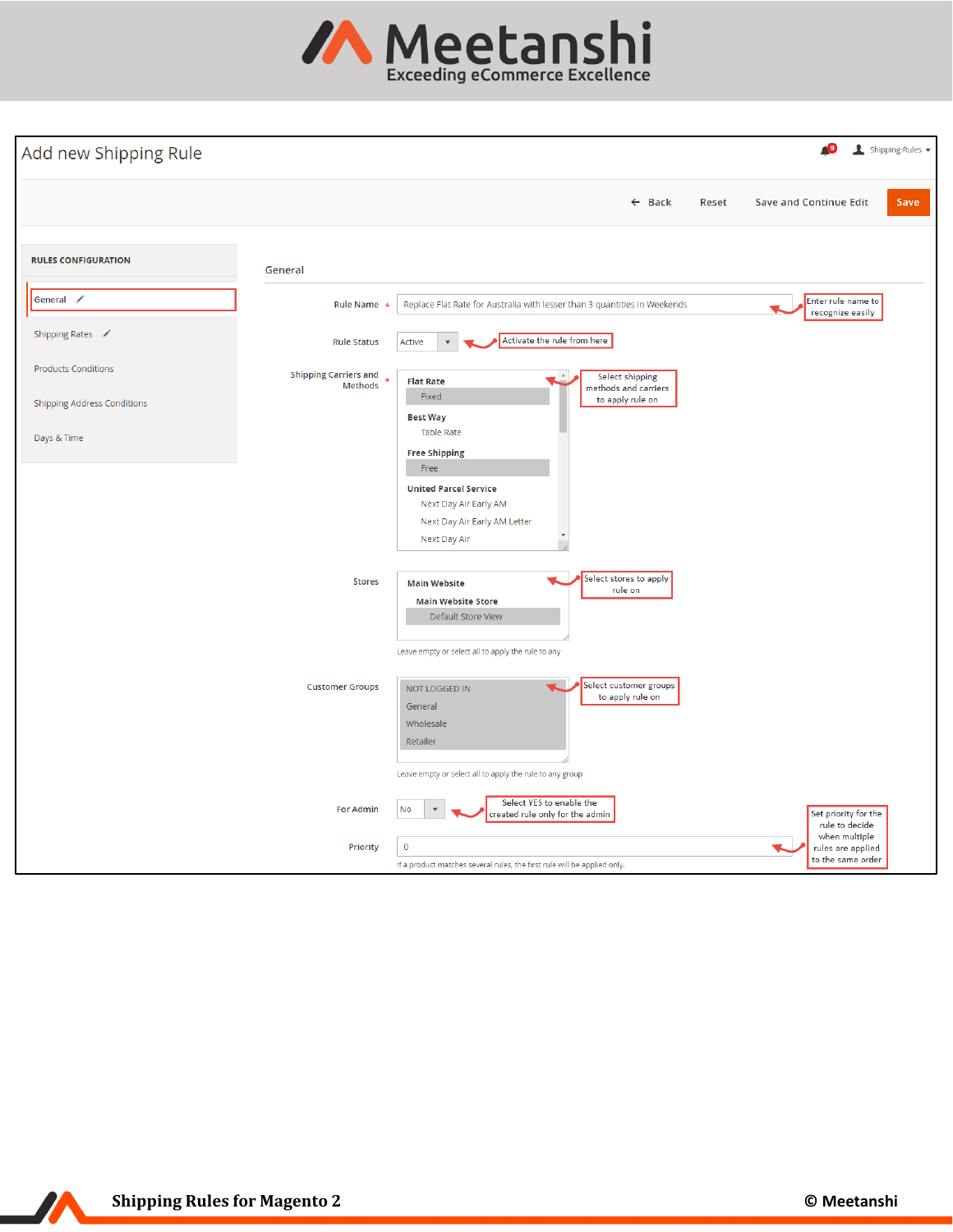

#### • **Shipping Rates**

Define shipping rates here.

- o **Rate Calculation Type:** Select the rate calculation type.
	- **Replace:** Replaces/overrides the calculated value with the existing shipping rates.
	- **Discount:** Subtracts the calculated value from the existing shipping rates.
	- **Example:** Surcharge: Adds the calculated value on the top of the existing shipping rates.
- o **Shipping Rate per Order:** Adds the shipping rate to charge the whole order.
- o **Fixed Shipping Rate per Product:** Adds shipping rate as a fixed amount to charge per product in the cart.
- o **Percentage Shipping Rate per Product:** Adds shipping rate as a percentage of the price sum of all the products in the cart.
- o **Handling Shipping Rate in Percentage:** Set handling shipping rate to apply on order. It will be calculated based on the original shipping amount of the default shipping rate.

| Add new Shipping Rule                             |                                                |                                                                                | Shipping-Rules v                       |
|---------------------------------------------------|------------------------------------------------|--------------------------------------------------------------------------------|----------------------------------------|
|                                                   |                                                | $\leftarrow$ Back<br>Save and Continue Edit<br>Reset                           | Save                                   |
| <b>RULES CONFIGURATION</b>                        | <b>Shipping Rates</b>                          |                                                                                |                                        |
| General /                                         | <b>Rate Calculation Type</b>                   | Select rate calculation type<br>Replace                                        |                                        |
| Shipping Rates /                                  | <b>Shipping Rate Per Order</b>                 | 2.00                                                                           |                                        |
| <b>Products Conditions</b>                        | <b>Fixed Shipping Rate per</b><br>Product      | 2.00                                                                           | Add shipping rates                     |
| <b>Shipping Address Conditions</b><br>Days & Time | <b>Percentage Shipping Rate</b><br>per Product | 10.00<br>Without discounts percentage of original product cart price is taken. |                                        |
|                                                   | <b>Handling Shipping Rate in</b><br>Percentage | 5.00<br>The percentage will be added or deducted from the shipping rate.       | Set handling rate to<br>apply on order |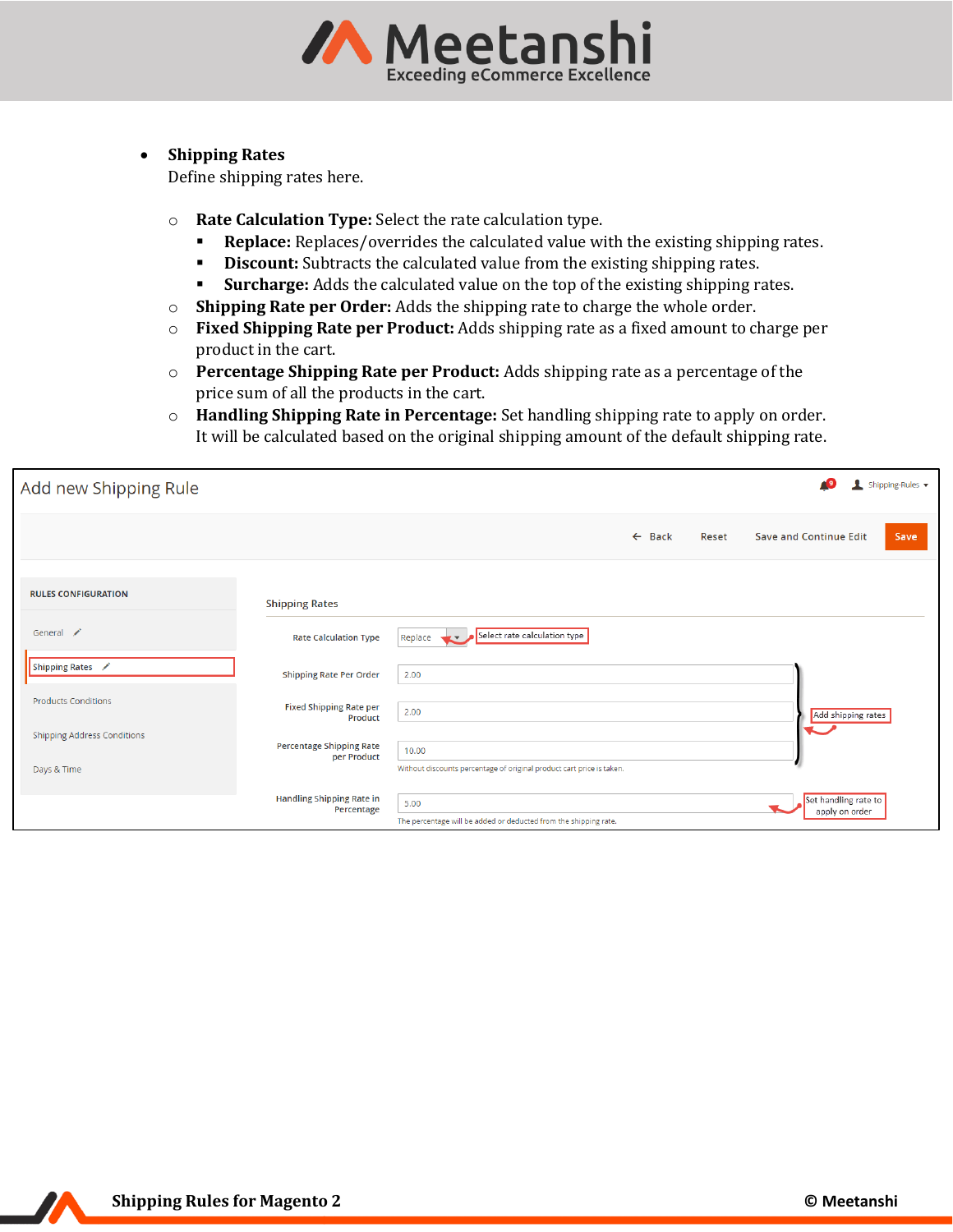

#### • **Product Conditions**

Set product conditions or combination of product attribute combinations that defines to which products the rules should be applied. The product conditions control the products of which the shipping rates would be changed based on the set rules.

| Add new Shipping Rule              |                                       |                                                               |           |                                      |                   |       |                               | Shipping-Rules v |
|------------------------------------|---------------------------------------|---------------------------------------------------------------|-----------|--------------------------------------|-------------------|-------|-------------------------------|------------------|
|                                    |                                       |                                                               |           |                                      | $\leftarrow$ Back | Reset | <b>Save and Continue Edit</b> | Save             |
| <b>RULES CONFIGURATION</b>         |                                       | Select products or leave blank for all products.              |           |                                      |                   |       |                               |                  |
| General /                          | If ALL of these conditions are TRUE : | Quantity in cart equals or less than<br>$\blacktriangle$      | $3 \circ$ | Set product conditions to apply this |                   |       |                               |                  |
| Shipping Rates /                   | $\odot$                               | is<br>is not                                                  |           | shipping rule accordingly            |                   |       |                               |                  |
| <b>Products Conditions</b>         |                                       | equals or greater than<br>equals or less than<br>greater than |           |                                      |                   |       |                               |                  |
| <b>Shipping Address Conditions</b> |                                       | less than<br>contains<br>does not contain                     |           |                                      |                   |       |                               |                  |
| Days & Time                        |                                       | is one of<br>is not one of                                    |           |                                      |                   |       |                               |                  |

# • **Shipping Address Conditions**

Set shipping address conditions to define when (on which shipping address condition, cart attributes, customer attribute) to apply the rule.

| Add new Shipping Rule                                             |                                                                                                                                                                     |       |                               | Shipping-Rules v |
|-------------------------------------------------------------------|---------------------------------------------------------------------------------------------------------------------------------------------------------------------|-------|-------------------------------|------------------|
|                                                                   | $\leftarrow$ Back                                                                                                                                                   | Reset | <b>Save and Continue Edit</b> | Save             |
| <b>RULES CONFIGURATION</b>                                        | Apply the rule only if the following conditions are met (leave blank for all products).                                                                             |       |                               |                  |
| General /<br>Shipping Rates /                                     | If ALL of these conditions are TRUE :<br>Set shipping address conditions to<br>Shipping Country is Australia @<br>apply this shipping rule accordingly<br>$\bullet$ |       |                               |                  |
| Products Conditions<br>Shipping Address Conditions<br>Days & Time |                                                                                                                                                                     |       |                               |                  |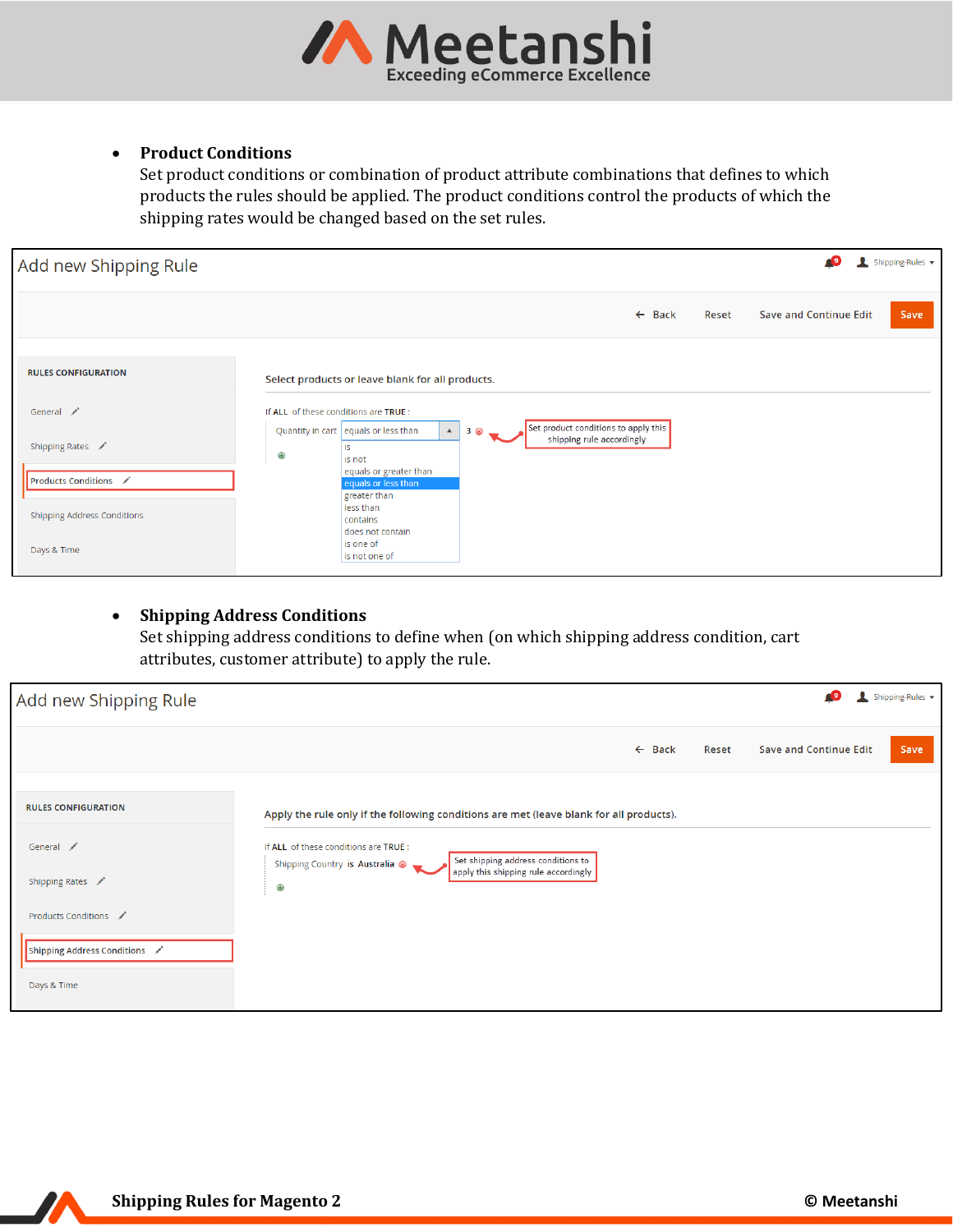

#### • **Days and Time - Based Conditions**

Set days to apply the shipping rules on specific or all days of the week. Specify the time interval during which the shipping rules to be applied.

| Add new Shipping Rule       |                  |                                                       |                                                                       |                   |       | <b>C</b> <sup>9</sup>         | Shipping-Rules v |
|-----------------------------|------------------|-------------------------------------------------------|-----------------------------------------------------------------------|-------------------|-------|-------------------------------|------------------|
|                             |                  |                                                       |                                                                       | $\leftarrow$ Back | Reset | <b>Save and Continue Edit</b> | Save             |
| <b>RULES CONFIGURATION</b>  | Days and Time    |                                                       |                                                                       |                   |       |                               |                  |
| General /                   | Days of the Week | $\mathbf{v}$<br>Sunday                                | Select days of the week to apply the rule                             |                   |       |                               |                  |
| Shipping Rates              |                  | Monday<br>Tuesday                                     |                                                                       |                   |       |                               |                  |
| Products Conditions         |                  | Wednesday<br>Thursday                                 |                                                                       |                   |       |                               |                  |
| Shipping Address Conditions |                  | Friday<br>Saturday                                    |                                                                       |                   |       |                               |                  |
| Days & Time                 |                  |                                                       |                                                                       |                   |       |                               |                  |
|                             |                  | Leave empty or select all to apply the rule every day |                                                                       |                   |       |                               |                  |
|                             | Time From:       | Please select<br>$\blacktriangledown$                 | Select time of the selected days<br>to apply the rule, leave empty to |                   |       |                               |                  |
|                             | Time To:         | Please select<br>$\boldsymbol{\mathrm{v}}$            | apply for the whole day                                               |                   |       |                               |                  |

77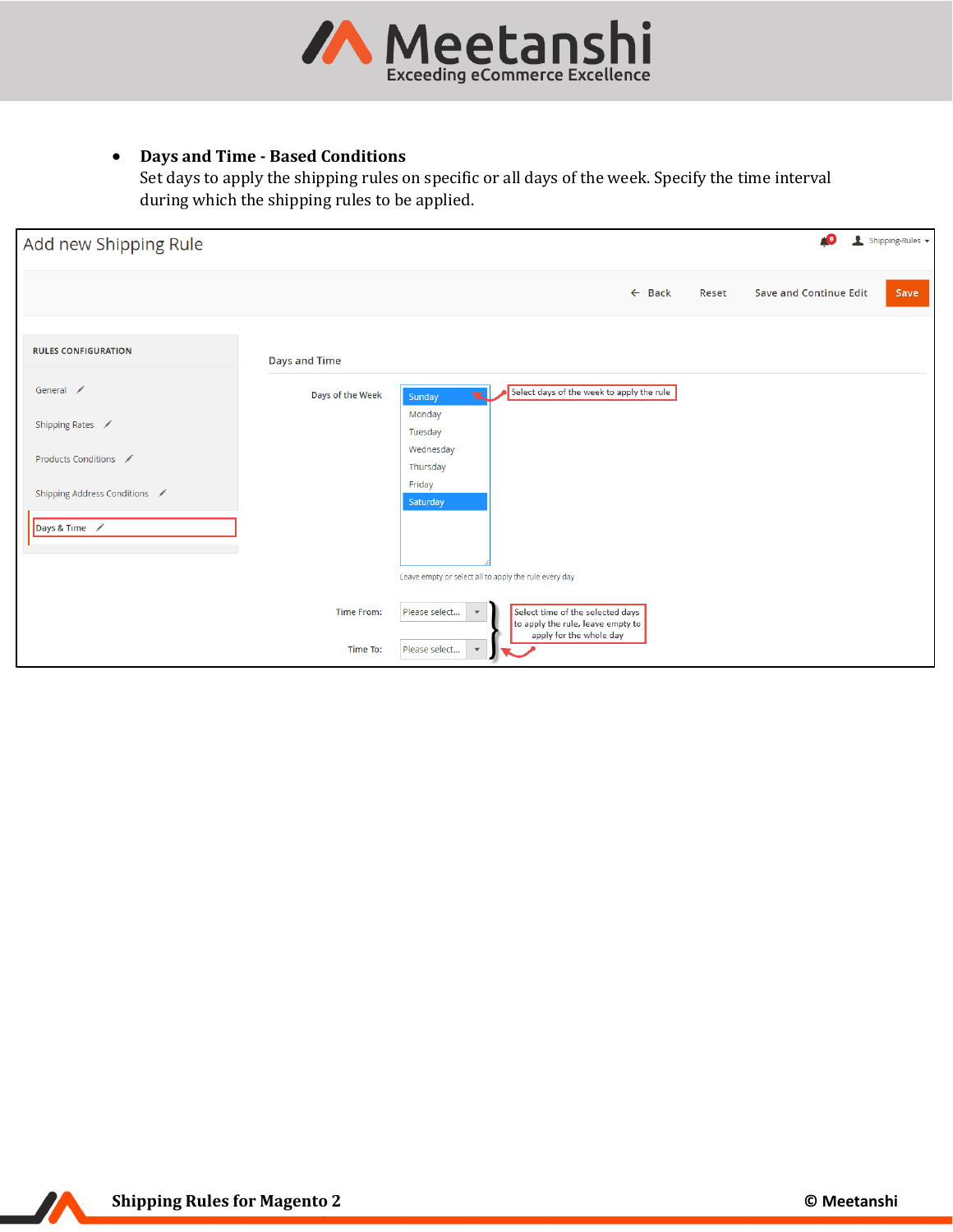

#### <span id="page-6-0"></span>**4. Shipping Rules in Frontend**

Once all the shipping rules are defined and saved, when customers add products to cart, the shipping charge is calculated and applied based on the priority and set conditions. Here, **Product price:** 149.00

**Shipping Country:** Australia **Quantity is Cart:** <=3 **Rate Calculation:** 

| <b>Shipping Rate</b><br>Per Order<br>(2.00) | <b>Fixed Shipping</b><br>Rate Per<br><b>Product (2.00)</b> | Percentage<br><b>Shipping Rate</b><br><b>Per Product</b><br>(10%) | <b>Handling</b><br><b>Shipping Rate</b><br>5% (Default<br>Flat Rate \$5) | <b>Total</b> |
|---------------------------------------------|------------------------------------------------------------|-------------------------------------------------------------------|--------------------------------------------------------------------------|--------------|
| 2.00                                        | 2.00                                                       | 14.9                                                              | 0.25                                                                     | 19.15        |

| <b>Shopping Cart</b>  | Shipping rule applied on<br>order in cart page |                |                                                   |                                                                                                                                                                                           |                                 |
|-----------------------|------------------------------------------------|----------------|---------------------------------------------------|-------------------------------------------------------------------------------------------------------------------------------------------------------------------------------------------|---------------------------------|
| Item                  | Price                                          | Qty            | <b>Subtotal</b>                                   | Summary                                                                                                                                                                                   |                                 |
| Men's Wallet          | \$149.00                                       | $\overline{1}$ | \$149.00<br>m<br>Í<br><b>Update Shopping Cart</b> | <b>Estimate Shipping and Tax</b><br>Enter your destination to get a shipping<br>estimate.<br>Country<br>Australia<br><b>State/Province</b><br>Melbourne<br><b>Zip/Postal Code</b><br>3000 | ∧<br>$\checkmark$               |
| Apply Discount Code v |                                                |                |                                                   | <b>Flat Rate</b><br>● Fixed \$19.15<br><b>Free Shipping</b><br><b>Free \$0.00</b>                                                                                                         |                                 |
|                       |                                                |                |                                                   | Subtotal<br>Shipping (Flat Rate - Fixed)<br><b>Order Total</b><br><b>Proceed to Checkout</b>                                                                                              | \$149.00<br>\$19.15<br>\$168.15 |

70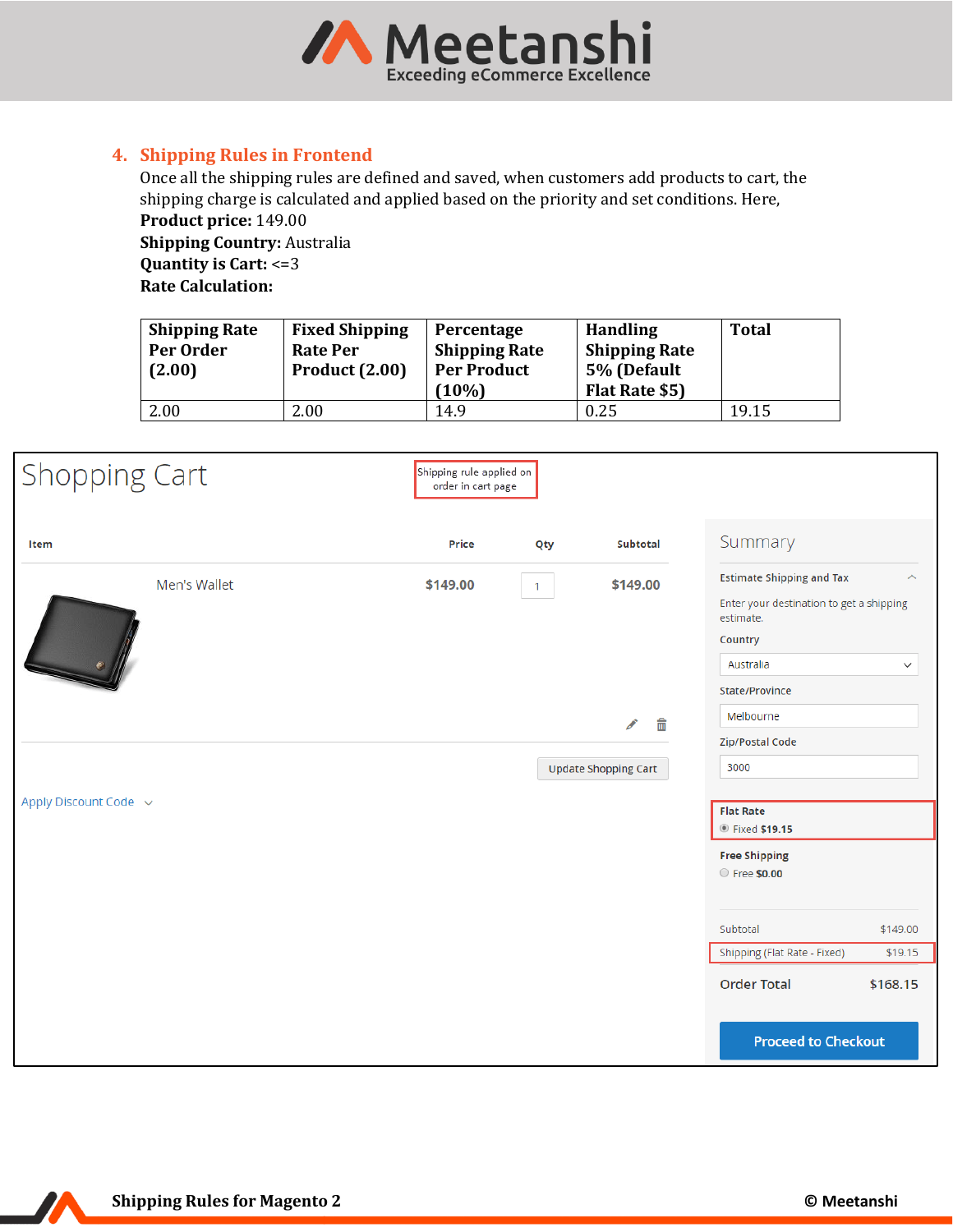

#### <span id="page-7-0"></span>**5. Usage Example**

#### • **Flat rate shipping for selected country and selected category products** If you want to conduct a sale for the products of a specific category and want to charge flat shipping in a country you are conducting a sale, set shipping rule as follows: Select shipping carrier as flat rate:

| Add new Shipping Rule       |                                          |                                                                        | $\leftarrow$ Back | Reset | <b>Save and Continue Edit</b>                                        | Save |
|-----------------------------|------------------------------------------|------------------------------------------------------------------------|-------------------|-------|----------------------------------------------------------------------|------|
| <b>RULES CONFIGURATION</b>  | General                                  |                                                                        |                   |       |                                                                      |      |
| General /                   | Rule Name $\star$                        | <b>Flat Rate Australia</b>                                             |                   |       |                                                                      |      |
| <b>Shipping Rates</b>       | <b>Rule Status</b>                       | Active<br>$\mathbf{v}$                                                 |                   |       |                                                                      |      |
| <b>Products Conditions</b>  | Shipping Carriers $\star$<br>and Methods | <b>Flat Rate</b>                                                       |                   |       | Select shipping carrier as flat rate<br>and shipping method as fixed |      |
| Shipping Address Conditions |                                          | Fixed<br><b>Free Shipping</b>                                          |                   |       |                                                                      |      |
| Days & Time                 |                                          | Free                                                                   |                   |       |                                                                      |      |
|                             | <b>Stores</b>                            | <b>Main Website</b><br><b>Main Website Store</b><br>Default Store View |                   |       |                                                                      |      |
|                             |                                          | Leave empty or select all to apply the rule to any                     |                   |       |                                                                      |      |

#### • **Set shipping rates**

Now, as you want to provide flat rate shipping, replace the default rate with the fixed flat rate you set under the shipping rates.

| <b>RULES CONFIGURATION</b>  | <b>Shipping Rates</b>                                 |                                                                                                        |
|-----------------------------|-------------------------------------------------------|--------------------------------------------------------------------------------------------------------|
| General /                   | <b>Rate Calculation</b><br><b>Type</b>                | Select replace to override the default flat<br>Replace<br>rate shipping with the rates specified below |
| Shipping Rates /            | <b>Shipping Rate Per</b><br>Order                     | 10.00                                                                                                  |
| <b>Products Conditions</b>  | <b>Fixed Shipping Rate</b><br>per Product             | Specify shipping rate<br>and handling rate<br>0.00                                                     |
| Shipping Address Conditions |                                                       |                                                                                                        |
| Days & Time                 | <b>Percentage Shipping</b><br><b>Rate per Product</b> | 0.00<br>Without discounts percentage of original product cart price is taken.                          |
|                             | <b>Handling Shipping</b><br><b>Rate in Percentage</b> | 5.00<br>The percentage will be added or deducted from the shipping rate.                               |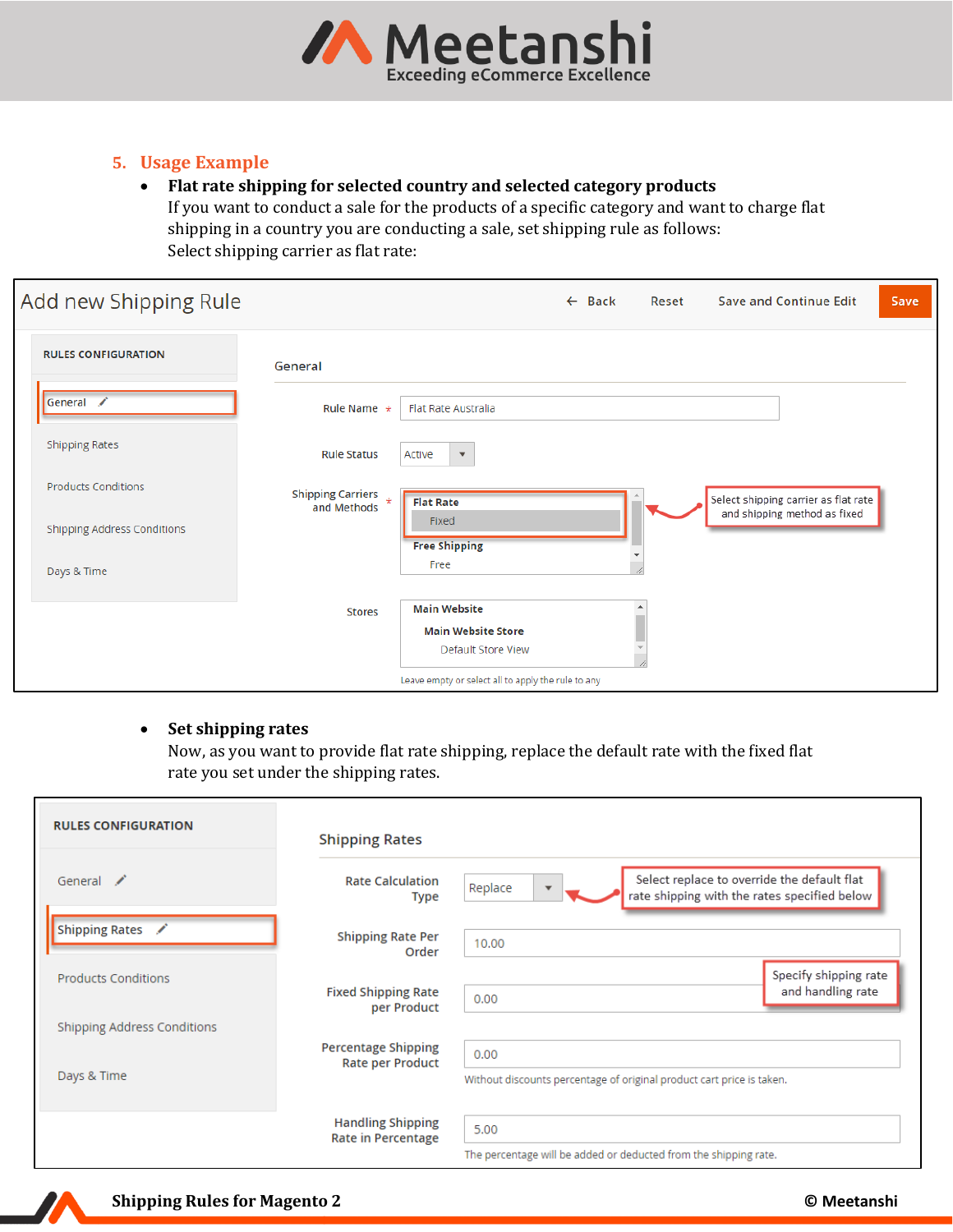

#### • **Set product conditions**

As you want to provide sale to only the products of specific categories, select the categories to match the product conditions. If the category is multiple, you can select "One of the" options to match one of the categories amongst multiple you added or if it's only one category, set "is" to exact match the selected category.

| <b>RULES CONFIGURATION</b> | Select products or leave blank for all products.                 |                                                                                       |  |  |  |  |
|----------------------------|------------------------------------------------------------------|---------------------------------------------------------------------------------------|--|--|--|--|
| General                    | If ALL of these conditions are TRUE :<br>Category is one of 1, 2 | Select the categories of which to the<br>products you want to apply the shipping rule |  |  |  |  |
| <b>Shipping Rates</b>      | ⊕                                                                |                                                                                       |  |  |  |  |
| <b>Products Conditions</b> |                                                                  |                                                                                       |  |  |  |  |

#### • **Set specific country**

As you want to provide the sale to a specific country only, you can select the country from the shipping address conditions by selecting "Shipping Country" attribute.

| <b>RULES CONFIGURATION</b>                                  |                                       | Apply the rule only if the following conditions are met (leave blank for all products). |   |                                                        |
|-------------------------------------------------------------|---------------------------------------|-----------------------------------------------------------------------------------------|---|--------------------------------------------------------|
| General                                                     | If ALL of these conditions are TRUE : |                                                                                         |   |                                                        |
|                                                             | Shipping Country is Australia         |                                                                                         | ▲ | $\otimes$                                              |
| Shipping Rates                                              | ⊕                                     | --Please Select--<br>Afghanistan                                                        |   |                                                        |
| Products Conditions ✔                                       |                                       | Åland Islands<br>Albania<br>Algeria                                                     |   | As you want to<br>provide sale only                    |
| <b>Shipping Address Conditions</b>                          |                                       | American Samoa<br>Andorra                                                               |   | to a specific<br>country, select                       |
|                                                             |                                       | Angola<br>Anguilla<br>Antarctica                                                        |   | the country from<br>here to apply the<br>shipping rule |
| Days & Time                                                 |                                       | Antigua and Barbuda<br>Argentina                                                        |   |                                                        |
|                                                             |                                       | Armenia<br>Aruba                                                                        |   |                                                        |
|                                                             |                                       | <b>Australia</b>                                                                        |   |                                                        |
| Copyright © 2020 Magento Commerce Inc. All rights reserved. |                                       | Austria<br>Azerbaijan                                                                   |   |                                                        |